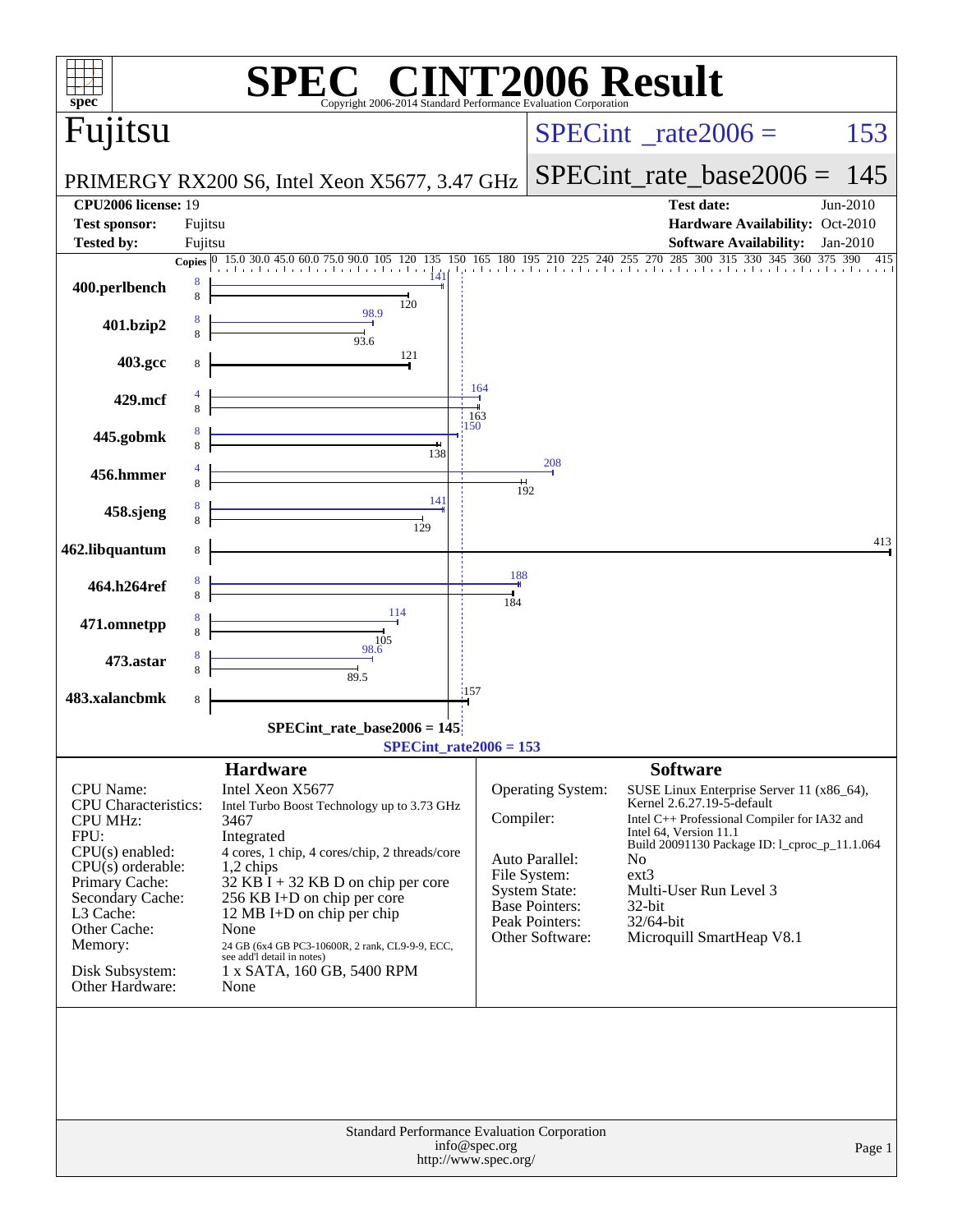

## Fujitsu

#### SPECint rate $2006 =$  153

PRIMERGY RX200 S6, Intel Xeon X5677, 3.47 GHz

[SPECint\\_rate\\_base2006 =](http://www.spec.org/auto/cpu2006/Docs/result-fields.html#SPECintratebase2006) 145

**[CPU2006 license:](http://www.spec.org/auto/cpu2006/Docs/result-fields.html#CPU2006license)** 19 **[Test date:](http://www.spec.org/auto/cpu2006/Docs/result-fields.html#Testdate)** Jun-2010

**[Test sponsor:](http://www.spec.org/auto/cpu2006/Docs/result-fields.html#Testsponsor)** Fujitsu **[Hardware Availability:](http://www.spec.org/auto/cpu2006/Docs/result-fields.html#HardwareAvailability)** Oct-2010 **[Tested by:](http://www.spec.org/auto/cpu2006/Docs/result-fields.html#Testedby)** Fujitsu **[Software Availability:](http://www.spec.org/auto/cpu2006/Docs/result-fields.html#SoftwareAvailability)** Jan-2010

#### **[Results Table](http://www.spec.org/auto/cpu2006/Docs/result-fields.html#ResultsTable)**

|                    | <b>Base</b>   |                |       |                |       |                |             | <b>Peak</b>   |                |              |                |              |                |              |
|--------------------|---------------|----------------|-------|----------------|-------|----------------|-------------|---------------|----------------|--------------|----------------|--------------|----------------|--------------|
| <b>Benchmark</b>   | <b>Copies</b> | <b>Seconds</b> | Ratio | <b>Seconds</b> | Ratio | <b>Seconds</b> | Ratio       | <b>Copies</b> | <b>Seconds</b> | <b>Ratio</b> | <b>Seconds</b> | <b>Ratio</b> | <b>Seconds</b> | <b>Ratio</b> |
| 400.perlbench      | 8             | 649            | 120   | 649            | 120   | 651            | 120         |               | 556            | 140          | 556            | 141          | 553            | 141          |
| 401.bzip2          | 8             | 824            | 93.6  | 826            | 93.4  | 825            | 93.6        |               | 780            | 99.0         | 782            | 98.7         | 781            | 98.9         |
| $403.\mathrm{gcc}$ |               | 531            | 121   | 533            | 121   | 533            | 121         |               | 531            | 121          | 533            | 121          | 533            | 121          |
| $429$ .mcf         | 8             | 449            | 163   | 449            | 163   | 447            | 163         |               | 223            | 164          | 223            | 164          | 223            | <b>164</b>   |
| $445$ .gobm $k$    | 8             | 610            | 138   | 608            | 138   | 600            | 140         |               | 558            | 150          | 557            | 151          | 559            | 150          |
| 456.hmmer          |               | 389            | 192   | 395            | 189   | 389            | <u>192</u>  |               | 179            | 208          | 179            | 208          | 179            | 208          |
| 458.sjeng          |               | 751            | 129   | 751            | 129   | 751            | <u>129</u>  |               | 681            | 142          | 686            | 141          | 687            | 141          |
| 462.libquantum     |               | 402            | 413   | 401            | 413   | 401            | 414         |               | 402            | 413          | 401            | 413          | 401            | 414          |
| 464.h264ref        | 8             | 965            | 184   | 958            | 185   | 963            | 184         |               | 943            | 188          | 940            | 188          | 946            | 187          |
| 471.omnetpp        |               | 474            | 105   | 475            | 105   | 475            | 105         |               | 439            | 114          | 439            | 114          | 440            | 114          |
| 473.astar          | 8             | 626            | 89.7  | 627            | 89.5  | 627            | <u>89.5</u> | 8             | 570            | 98.6         | 569            | 98.6         | 570            | 98.6         |
| 483.xalancbmk      |               | 352            | 157   | 352            | 157   | 353            | 157         |               | 352            | 157          | 352            | 157          | 353            | 157          |

Results appear in the [order in which they were run.](http://www.spec.org/auto/cpu2006/Docs/result-fields.html#RunOrder) Bold underlined text [indicates a median measurement.](http://www.spec.org/auto/cpu2006/Docs/result-fields.html#Median)

#### **[Submit Notes](http://www.spec.org/auto/cpu2006/Docs/result-fields.html#SubmitNotes)**

The config file option 'submit' was used.

#### **[Operating System Notes](http://www.spec.org/auto/cpu2006/Docs/result-fields.html#OperatingSystemNotes)**

'ulimit -s unlimited' was used to set the stacksize to unlimited prior to run

#### **[Platform Notes](http://www.spec.org/auto/cpu2006/Docs/result-fields.html#PlatformNotes)**

 BIOS configuration: Data Reuse Optimization = Disable

#### **[General Notes](http://www.spec.org/auto/cpu2006/Docs/result-fields.html#GeneralNotes)**

 Binaries were compiled on SLES 10 with Binutils 2.18.50.0.7.20080502 For information about Fujitsu please visit: <http://www.fujitsu.com>

### **[Base Compiler Invocation](http://www.spec.org/auto/cpu2006/Docs/result-fields.html#BaseCompilerInvocation)**

[C benchmarks](http://www.spec.org/auto/cpu2006/Docs/result-fields.html#Cbenchmarks): [icc -m32](http://www.spec.org/cpu2006/results/res2010q3/cpu2006-20100706-12304.flags.html#user_CCbase_intel_icc_32bit_5ff4a39e364c98233615fdd38438c6f2)

[C++ benchmarks:](http://www.spec.org/auto/cpu2006/Docs/result-fields.html#CXXbenchmarks) [icpc -m32](http://www.spec.org/cpu2006/results/res2010q3/cpu2006-20100706-12304.flags.html#user_CXXbase_intel_icpc_32bit_4e5a5ef1a53fd332b3c49e69c3330699)

> Standard Performance Evaluation Corporation [info@spec.org](mailto:info@spec.org) <http://www.spec.org/>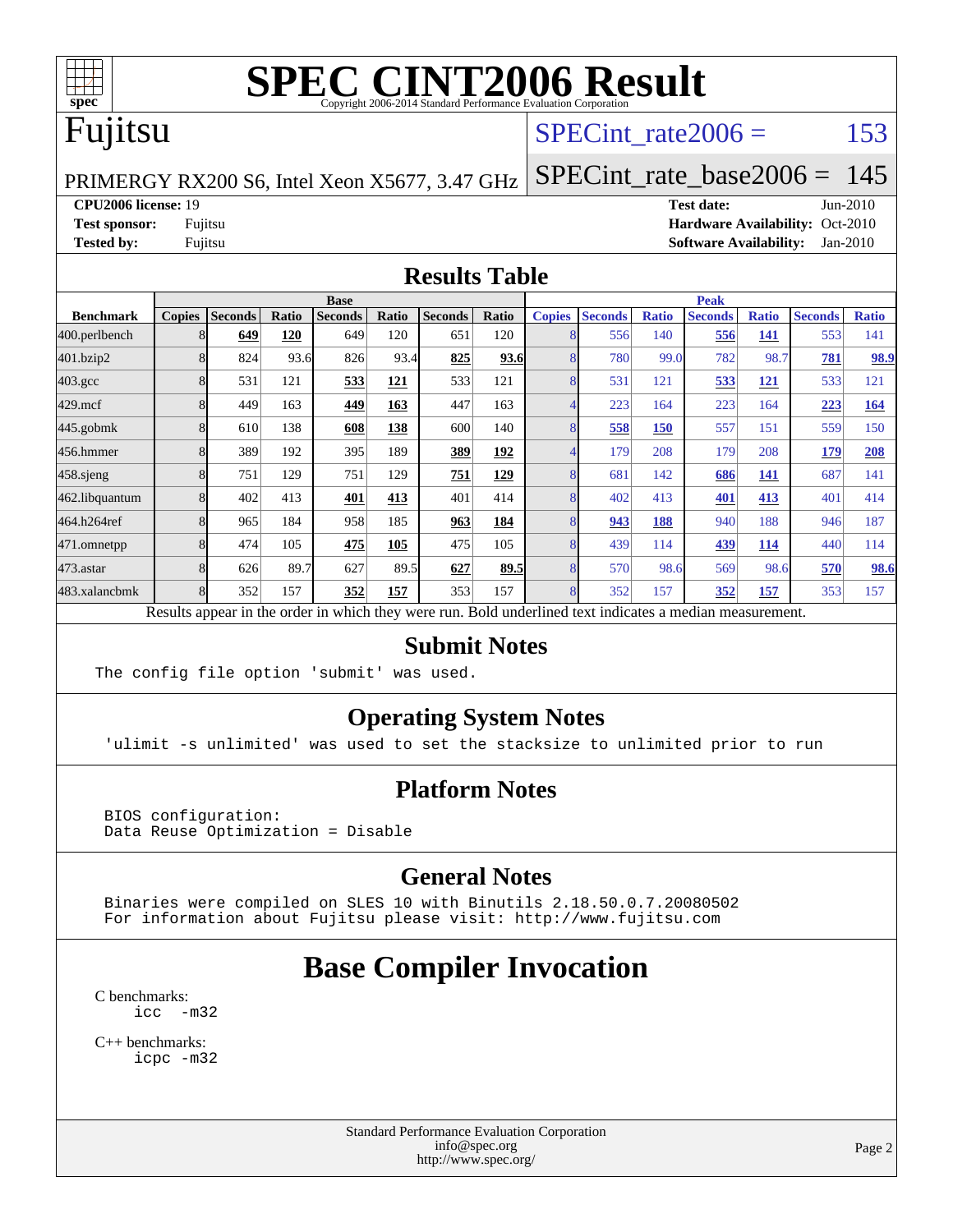

### Fujitsu

SPECint rate $2006 =$  153

[SPECint\\_rate\\_base2006 =](http://www.spec.org/auto/cpu2006/Docs/result-fields.html#SPECintratebase2006)  $145$ 

PRIMERGY RX200 S6, Intel Xeon X5677, 3.47 GHz

**[CPU2006 license:](http://www.spec.org/auto/cpu2006/Docs/result-fields.html#CPU2006license)** 19 **[Test date:](http://www.spec.org/auto/cpu2006/Docs/result-fields.html#Testdate)** Jun-2010 **[Test sponsor:](http://www.spec.org/auto/cpu2006/Docs/result-fields.html#Testsponsor)** Fujitsu **[Hardware Availability:](http://www.spec.org/auto/cpu2006/Docs/result-fields.html#HardwareAvailability)** Oct-2010 **[Tested by:](http://www.spec.org/auto/cpu2006/Docs/result-fields.html#Testedby)** Fujitsu **[Software Availability:](http://www.spec.org/auto/cpu2006/Docs/result-fields.html#SoftwareAvailability)** Jan-2010

#### **[Base Portability Flags](http://www.spec.org/auto/cpu2006/Docs/result-fields.html#BasePortabilityFlags)**

 400.perlbench: [-DSPEC\\_CPU\\_LINUX\\_IA32](http://www.spec.org/cpu2006/results/res2010q3/cpu2006-20100706-12304.flags.html#b400.perlbench_baseCPORTABILITY_DSPEC_CPU_LINUX_IA32) 462.libquantum: [-DSPEC\\_CPU\\_LINUX](http://www.spec.org/cpu2006/results/res2010q3/cpu2006-20100706-12304.flags.html#b462.libquantum_baseCPORTABILITY_DSPEC_CPU_LINUX) 483.xalancbmk: [-DSPEC\\_CPU\\_LINUX](http://www.spec.org/cpu2006/results/res2010q3/cpu2006-20100706-12304.flags.html#b483.xalancbmk_baseCXXPORTABILITY_DSPEC_CPU_LINUX)

**[Base Optimization Flags](http://www.spec.org/auto/cpu2006/Docs/result-fields.html#BaseOptimizationFlags)**

[C benchmarks](http://www.spec.org/auto/cpu2006/Docs/result-fields.html#Cbenchmarks):

[-xSSE4.2](http://www.spec.org/cpu2006/results/res2010q3/cpu2006-20100706-12304.flags.html#user_CCbase_f-xSSE42_f91528193cf0b216347adb8b939d4107) [-ipo](http://www.spec.org/cpu2006/results/res2010q3/cpu2006-20100706-12304.flags.html#user_CCbase_f-ipo) [-O3](http://www.spec.org/cpu2006/results/res2010q3/cpu2006-20100706-12304.flags.html#user_CCbase_f-O3) [-no-prec-div](http://www.spec.org/cpu2006/results/res2010q3/cpu2006-20100706-12304.flags.html#user_CCbase_f-no-prec-div) [-static](http://www.spec.org/cpu2006/results/res2010q3/cpu2006-20100706-12304.flags.html#user_CCbase_f-static) [-opt-prefetch](http://www.spec.org/cpu2006/results/res2010q3/cpu2006-20100706-12304.flags.html#user_CCbase_f-opt-prefetch)

[C++ benchmarks:](http://www.spec.org/auto/cpu2006/Docs/result-fields.html#CXXbenchmarks)

[-xSSE4.2](http://www.spec.org/cpu2006/results/res2010q3/cpu2006-20100706-12304.flags.html#user_CXXbase_f-xSSE42_f91528193cf0b216347adb8b939d4107) [-ipo](http://www.spec.org/cpu2006/results/res2010q3/cpu2006-20100706-12304.flags.html#user_CXXbase_f-ipo) [-O3](http://www.spec.org/cpu2006/results/res2010q3/cpu2006-20100706-12304.flags.html#user_CXXbase_f-O3) [-no-prec-div](http://www.spec.org/cpu2006/results/res2010q3/cpu2006-20100706-12304.flags.html#user_CXXbase_f-no-prec-div) [-opt-prefetch](http://www.spec.org/cpu2006/results/res2010q3/cpu2006-20100706-12304.flags.html#user_CXXbase_f-opt-prefetch) [-Wl,-z,muldefs](http://www.spec.org/cpu2006/results/res2010q3/cpu2006-20100706-12304.flags.html#user_CXXbase_link_force_multiple1_74079c344b956b9658436fd1b6dd3a8a) [-L/home/cmplr/usr3/alrahate/cpu2006.1.1.ic11.1/libic11.1-32bit -lsmartheap](http://www.spec.org/cpu2006/results/res2010q3/cpu2006-20100706-12304.flags.html#user_CXXbase_SmartHeap_d86dffe4a79b79ef8890d5cce17030c3)

#### **[Base Other Flags](http://www.spec.org/auto/cpu2006/Docs/result-fields.html#BaseOtherFlags)**

[C benchmarks](http://www.spec.org/auto/cpu2006/Docs/result-fields.html#Cbenchmarks):

403.gcc: [-Dalloca=\\_alloca](http://www.spec.org/cpu2006/results/res2010q3/cpu2006-20100706-12304.flags.html#b403.gcc_baseEXTRA_CFLAGS_Dalloca_be3056838c12de2578596ca5467af7f3)

#### **[Peak Compiler Invocation](http://www.spec.org/auto/cpu2006/Docs/result-fields.html#PeakCompilerInvocation)**

[C benchmarks \(except as noted below\)](http://www.spec.org/auto/cpu2006/Docs/result-fields.html#Cbenchmarksexceptasnotedbelow):

[icc -m32](http://www.spec.org/cpu2006/results/res2010q3/cpu2006-20100706-12304.flags.html#user_CCpeak_intel_icc_32bit_5ff4a39e364c98233615fdd38438c6f2)

401.bzip2: [icc -m64](http://www.spec.org/cpu2006/results/res2010q3/cpu2006-20100706-12304.flags.html#user_peakCCLD401_bzip2_intel_icc_64bit_bda6cc9af1fdbb0edc3795bac97ada53)

456.hmmer: [icc -m64](http://www.spec.org/cpu2006/results/res2010q3/cpu2006-20100706-12304.flags.html#user_peakCCLD456_hmmer_intel_icc_64bit_bda6cc9af1fdbb0edc3795bac97ada53)

458.sjeng: [icc -m64](http://www.spec.org/cpu2006/results/res2010q3/cpu2006-20100706-12304.flags.html#user_peakCCLD458_sjeng_intel_icc_64bit_bda6cc9af1fdbb0edc3795bac97ada53)

[C++ benchmarks \(except as noted below\):](http://www.spec.org/auto/cpu2006/Docs/result-fields.html#CXXbenchmarksexceptasnotedbelow) [icpc -m32](http://www.spec.org/cpu2006/results/res2010q3/cpu2006-20100706-12304.flags.html#user_CXXpeak_intel_icpc_32bit_4e5a5ef1a53fd332b3c49e69c3330699)

473.astar: [icpc -m64](http://www.spec.org/cpu2006/results/res2010q3/cpu2006-20100706-12304.flags.html#user_peakCXXLD473_astar_intel_icpc_64bit_fc66a5337ce925472a5c54ad6a0de310)

#### **[Peak Portability Flags](http://www.spec.org/auto/cpu2006/Docs/result-fields.html#PeakPortabilityFlags)**

 400.perlbench: [-DSPEC\\_CPU\\_LINUX\\_IA32](http://www.spec.org/cpu2006/results/res2010q3/cpu2006-20100706-12304.flags.html#b400.perlbench_peakCPORTABILITY_DSPEC_CPU_LINUX_IA32) 401.bzip2: [-DSPEC\\_CPU\\_LP64](http://www.spec.org/cpu2006/results/res2010q3/cpu2006-20100706-12304.flags.html#suite_peakCPORTABILITY401_bzip2_DSPEC_CPU_LP64) 456.hmmer: [-DSPEC\\_CPU\\_LP64](http://www.spec.org/cpu2006/results/res2010q3/cpu2006-20100706-12304.flags.html#suite_peakCPORTABILITY456_hmmer_DSPEC_CPU_LP64) 458.sjeng: [-DSPEC\\_CPU\\_LP64](http://www.spec.org/cpu2006/results/res2010q3/cpu2006-20100706-12304.flags.html#suite_peakCPORTABILITY458_sjeng_DSPEC_CPU_LP64)

Continued on next page

Standard Performance Evaluation Corporation [info@spec.org](mailto:info@spec.org) <http://www.spec.org/>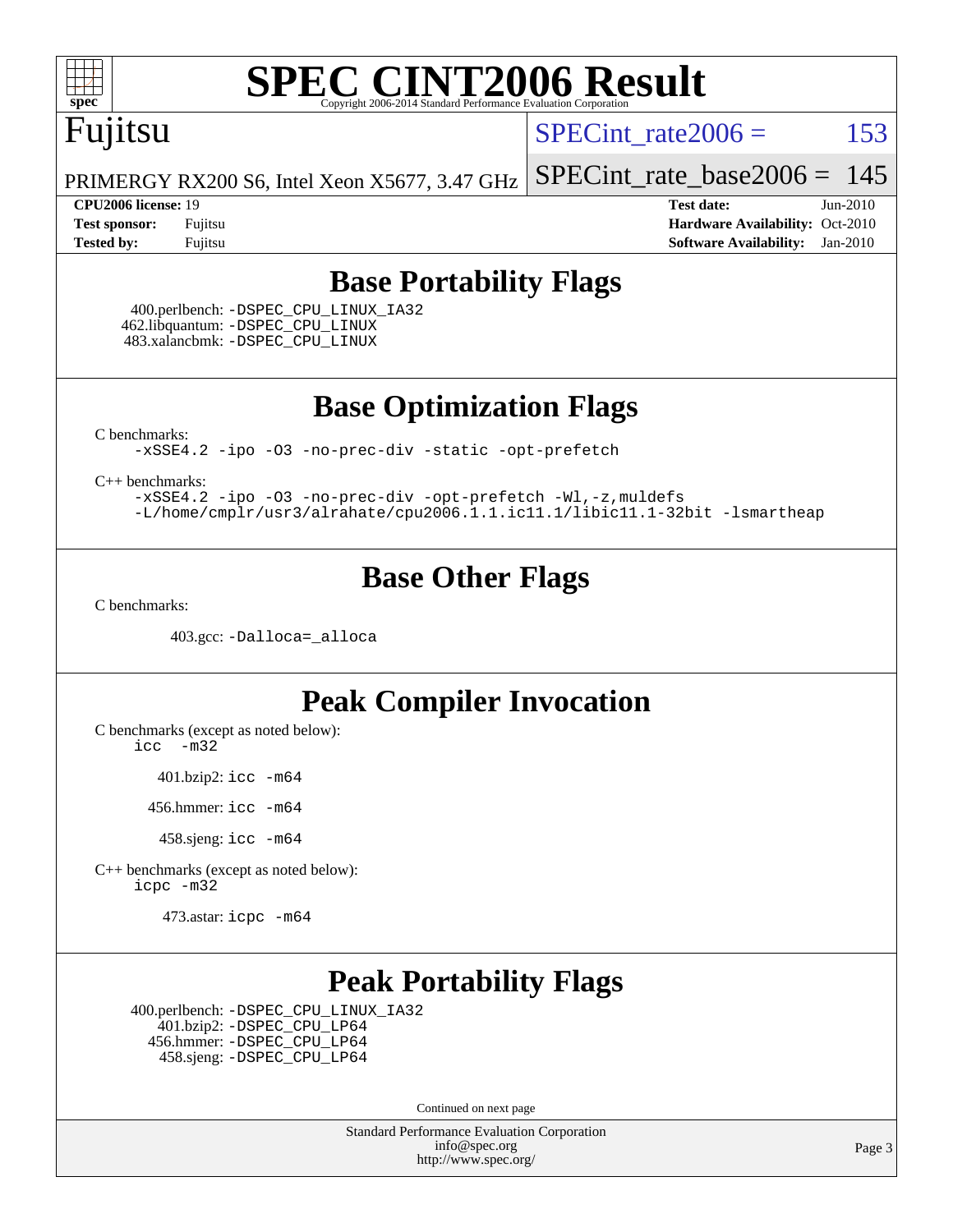

# Fujitsu

SPECint rate $2006 = 153$ 

PRIMERGY RX200 S6, Intel Xeon X5677, 3.47 GHz [SPECint\\_rate\\_base2006 =](http://www.spec.org/auto/cpu2006/Docs/result-fields.html#SPECintratebase2006)  $145$ 

**[CPU2006 license:](http://www.spec.org/auto/cpu2006/Docs/result-fields.html#CPU2006license)** 19 **[Test date:](http://www.spec.org/auto/cpu2006/Docs/result-fields.html#Testdate)** Jun-2010 **[Test sponsor:](http://www.spec.org/auto/cpu2006/Docs/result-fields.html#Testsponsor)** Fujitsu **[Hardware Availability:](http://www.spec.org/auto/cpu2006/Docs/result-fields.html#HardwareAvailability)** Oct-2010 **[Tested by:](http://www.spec.org/auto/cpu2006/Docs/result-fields.html#Testedby)** Fujitsu **[Software Availability:](http://www.spec.org/auto/cpu2006/Docs/result-fields.html#SoftwareAvailability)** Jan-2010

#### **[Peak Portability Flags \(Continued\)](http://www.spec.org/auto/cpu2006/Docs/result-fields.html#PeakPortabilityFlags)**

 462.libquantum: [-DSPEC\\_CPU\\_LINUX](http://www.spec.org/cpu2006/results/res2010q3/cpu2006-20100706-12304.flags.html#b462.libquantum_peakCPORTABILITY_DSPEC_CPU_LINUX) 473.astar: [-DSPEC\\_CPU\\_LP64](http://www.spec.org/cpu2006/results/res2010q3/cpu2006-20100706-12304.flags.html#suite_peakCXXPORTABILITY473_astar_DSPEC_CPU_LP64) 483.xalancbmk: [-DSPEC\\_CPU\\_LINUX](http://www.spec.org/cpu2006/results/res2010q3/cpu2006-20100706-12304.flags.html#b483.xalancbmk_peakCXXPORTABILITY_DSPEC_CPU_LINUX)

#### **[Peak Optimization Flags](http://www.spec.org/auto/cpu2006/Docs/result-fields.html#PeakOptimizationFlags)**

[C benchmarks](http://www.spec.org/auto/cpu2006/Docs/result-fields.html#Cbenchmarks):

 400.perlbench: [-xSSE4.2](http://www.spec.org/cpu2006/results/res2010q3/cpu2006-20100706-12304.flags.html#user_peakPASS2_CFLAGSPASS2_LDCFLAGS400_perlbench_f-xSSE42_f91528193cf0b216347adb8b939d4107)(pass 2) [-prof-gen](http://www.spec.org/cpu2006/results/res2010q3/cpu2006-20100706-12304.flags.html#user_peakPASS1_CFLAGSPASS1_LDCFLAGS400_perlbench_prof_gen_e43856698f6ca7b7e442dfd80e94a8fc)(pass 1) [-ipo](http://www.spec.org/cpu2006/results/res2010q3/cpu2006-20100706-12304.flags.html#user_peakPASS2_CFLAGSPASS2_LDCFLAGS400_perlbench_f-ipo)(pass 2) [-O3](http://www.spec.org/cpu2006/results/res2010q3/cpu2006-20100706-12304.flags.html#user_peakPASS2_CFLAGSPASS2_LDCFLAGS400_perlbench_f-O3)(pass 2) [-no-prec-div](http://www.spec.org/cpu2006/results/res2010q3/cpu2006-20100706-12304.flags.html#user_peakPASS2_CFLAGSPASS2_LDCFLAGS400_perlbench_f-no-prec-div)(pass 2) [-static](http://www.spec.org/cpu2006/results/res2010q3/cpu2006-20100706-12304.flags.html#user_peakPASS2_CFLAGSPASS2_LDCFLAGS400_perlbench_f-static)(pass 2) [-prof-use](http://www.spec.org/cpu2006/results/res2010q3/cpu2006-20100706-12304.flags.html#user_peakPASS2_CFLAGSPASS2_LDCFLAGS400_perlbench_prof_use_bccf7792157ff70d64e32fe3e1250b55)(pass 2) [-ansi-alias](http://www.spec.org/cpu2006/results/res2010q3/cpu2006-20100706-12304.flags.html#user_peakCOPTIMIZE400_perlbench_f-ansi-alias)

 401.bzip2: [-xSSE4.2](http://www.spec.org/cpu2006/results/res2010q3/cpu2006-20100706-12304.flags.html#user_peakPASS2_CFLAGSPASS2_LDCFLAGS401_bzip2_f-xSSE42_f91528193cf0b216347adb8b939d4107)(pass 2) [-prof-gen](http://www.spec.org/cpu2006/results/res2010q3/cpu2006-20100706-12304.flags.html#user_peakPASS1_CFLAGSPASS1_LDCFLAGS401_bzip2_prof_gen_e43856698f6ca7b7e442dfd80e94a8fc)(pass 1) [-ipo](http://www.spec.org/cpu2006/results/res2010q3/cpu2006-20100706-12304.flags.html#user_peakPASS2_CFLAGSPASS2_LDCFLAGS401_bzip2_f-ipo)(pass 2) [-O3](http://www.spec.org/cpu2006/results/res2010q3/cpu2006-20100706-12304.flags.html#user_peakPASS2_CFLAGSPASS2_LDCFLAGS401_bzip2_f-O3)(pass 2) [-no-prec-div](http://www.spec.org/cpu2006/results/res2010q3/cpu2006-20100706-12304.flags.html#user_peakPASS2_CFLAGSPASS2_LDCFLAGS401_bzip2_f-no-prec-div)(pass 2) [-static](http://www.spec.org/cpu2006/results/res2010q3/cpu2006-20100706-12304.flags.html#user_peakPASS2_CFLAGSPASS2_LDCFLAGS401_bzip2_f-static)(pass 2) [-prof-use](http://www.spec.org/cpu2006/results/res2010q3/cpu2006-20100706-12304.flags.html#user_peakPASS2_CFLAGSPASS2_LDCFLAGS401_bzip2_prof_use_bccf7792157ff70d64e32fe3e1250b55)(pass 2) [-opt-prefetch](http://www.spec.org/cpu2006/results/res2010q3/cpu2006-20100706-12304.flags.html#user_peakCOPTIMIZE401_bzip2_f-opt-prefetch) [-ansi-alias](http://www.spec.org/cpu2006/results/res2010q3/cpu2006-20100706-12304.flags.html#user_peakCOPTIMIZE401_bzip2_f-ansi-alias) [-auto-ilp32](http://www.spec.org/cpu2006/results/res2010q3/cpu2006-20100706-12304.flags.html#user_peakCOPTIMIZE401_bzip2_f-auto-ilp32)

 $403.\text{gcc: basepeak}$  = yes

429.mcf: [-xSSE4.2](http://www.spec.org/cpu2006/results/res2010q3/cpu2006-20100706-12304.flags.html#user_peakCOPTIMIZE429_mcf_f-xSSE42_f91528193cf0b216347adb8b939d4107) [-ipo](http://www.spec.org/cpu2006/results/res2010q3/cpu2006-20100706-12304.flags.html#user_peakCOPTIMIZE429_mcf_f-ipo) [-O3](http://www.spec.org/cpu2006/results/res2010q3/cpu2006-20100706-12304.flags.html#user_peakCOPTIMIZE429_mcf_f-O3) [-no-prec-div](http://www.spec.org/cpu2006/results/res2010q3/cpu2006-20100706-12304.flags.html#user_peakCOPTIMIZE429_mcf_f-no-prec-div) [-static](http://www.spec.org/cpu2006/results/res2010q3/cpu2006-20100706-12304.flags.html#user_peakCOPTIMIZE429_mcf_f-static) [-opt-prefetch](http://www.spec.org/cpu2006/results/res2010q3/cpu2006-20100706-12304.flags.html#user_peakCOPTIMIZE429_mcf_f-opt-prefetch)

 445.gobmk: [-xSSE4.2](http://www.spec.org/cpu2006/results/res2010q3/cpu2006-20100706-12304.flags.html#user_peakPASS2_CFLAGSPASS2_LDCFLAGS445_gobmk_f-xSSE42_f91528193cf0b216347adb8b939d4107)(pass 2) [-prof-gen](http://www.spec.org/cpu2006/results/res2010q3/cpu2006-20100706-12304.flags.html#user_peakPASS1_CFLAGSPASS1_LDCFLAGS445_gobmk_prof_gen_e43856698f6ca7b7e442dfd80e94a8fc)(pass 1) [-prof-use](http://www.spec.org/cpu2006/results/res2010q3/cpu2006-20100706-12304.flags.html#user_peakPASS2_CFLAGSPASS2_LDCFLAGS445_gobmk_prof_use_bccf7792157ff70d64e32fe3e1250b55)(pass 2) [-O2](http://www.spec.org/cpu2006/results/res2010q3/cpu2006-20100706-12304.flags.html#user_peakCOPTIMIZE445_gobmk_f-O2) [-ipo](http://www.spec.org/cpu2006/results/res2010q3/cpu2006-20100706-12304.flags.html#user_peakCOPTIMIZE445_gobmk_f-ipo) [-no-prec-div](http://www.spec.org/cpu2006/results/res2010q3/cpu2006-20100706-12304.flags.html#user_peakCOPTIMIZE445_gobmk_f-no-prec-div) [-ansi-alias](http://www.spec.org/cpu2006/results/res2010q3/cpu2006-20100706-12304.flags.html#user_peakCOPTIMIZE445_gobmk_f-ansi-alias)

 456.hmmer: [-xSSE4.2](http://www.spec.org/cpu2006/results/res2010q3/cpu2006-20100706-12304.flags.html#user_peakCOPTIMIZE456_hmmer_f-xSSE42_f91528193cf0b216347adb8b939d4107) [-ipo](http://www.spec.org/cpu2006/results/res2010q3/cpu2006-20100706-12304.flags.html#user_peakCOPTIMIZE456_hmmer_f-ipo) [-O3](http://www.spec.org/cpu2006/results/res2010q3/cpu2006-20100706-12304.flags.html#user_peakCOPTIMIZE456_hmmer_f-O3) [-no-prec-div](http://www.spec.org/cpu2006/results/res2010q3/cpu2006-20100706-12304.flags.html#user_peakCOPTIMIZE456_hmmer_f-no-prec-div) [-static](http://www.spec.org/cpu2006/results/res2010q3/cpu2006-20100706-12304.flags.html#user_peakCOPTIMIZE456_hmmer_f-static) [-unroll2](http://www.spec.org/cpu2006/results/res2010q3/cpu2006-20100706-12304.flags.html#user_peakCOPTIMIZE456_hmmer_f-unroll_784dae83bebfb236979b41d2422d7ec2) [-ansi-alias](http://www.spec.org/cpu2006/results/res2010q3/cpu2006-20100706-12304.flags.html#user_peakCOPTIMIZE456_hmmer_f-ansi-alias) [-auto-ilp32](http://www.spec.org/cpu2006/results/res2010q3/cpu2006-20100706-12304.flags.html#user_peakCOPTIMIZE456_hmmer_f-auto-ilp32)

 458.sjeng: [-xSSE4.2](http://www.spec.org/cpu2006/results/res2010q3/cpu2006-20100706-12304.flags.html#user_peakPASS2_CFLAGSPASS2_LDCFLAGS458_sjeng_f-xSSE42_f91528193cf0b216347adb8b939d4107)(pass 2) [-prof-gen](http://www.spec.org/cpu2006/results/res2010q3/cpu2006-20100706-12304.flags.html#user_peakPASS1_CFLAGSPASS1_LDCFLAGS458_sjeng_prof_gen_e43856698f6ca7b7e442dfd80e94a8fc)(pass 1) [-ipo](http://www.spec.org/cpu2006/results/res2010q3/cpu2006-20100706-12304.flags.html#user_peakPASS2_CFLAGSPASS2_LDCFLAGS458_sjeng_f-ipo)(pass 2) [-O3](http://www.spec.org/cpu2006/results/res2010q3/cpu2006-20100706-12304.flags.html#user_peakPASS2_CFLAGSPASS2_LDCFLAGS458_sjeng_f-O3)(pass 2) [-no-prec-div](http://www.spec.org/cpu2006/results/res2010q3/cpu2006-20100706-12304.flags.html#user_peakPASS2_CFLAGSPASS2_LDCFLAGS458_sjeng_f-no-prec-div)(pass 2) [-static](http://www.spec.org/cpu2006/results/res2010q3/cpu2006-20100706-12304.flags.html#user_peakPASS2_CFLAGSPASS2_LDCFLAGS458_sjeng_f-static)(pass 2)  $-prof-use(pass 2) -unroll4 -auto-ilp32$  $-prof-use(pass 2) -unroll4 -auto-ilp32$  $-prof-use(pass 2) -unroll4 -auto-ilp32$  $-prof-use(pass 2) -unroll4 -auto-ilp32$  $-prof-use(pass 2) -unroll4 -auto-ilp32$ 

462.libquantum: basepeak = yes

 464.h264ref: [-xSSE4.2](http://www.spec.org/cpu2006/results/res2010q3/cpu2006-20100706-12304.flags.html#user_peakPASS2_CFLAGSPASS2_LDCFLAGS464_h264ref_f-xSSE42_f91528193cf0b216347adb8b939d4107)(pass 2) [-prof-gen](http://www.spec.org/cpu2006/results/res2010q3/cpu2006-20100706-12304.flags.html#user_peakPASS1_CFLAGSPASS1_LDCFLAGS464_h264ref_prof_gen_e43856698f6ca7b7e442dfd80e94a8fc)(pass 1) [-ipo](http://www.spec.org/cpu2006/results/res2010q3/cpu2006-20100706-12304.flags.html#user_peakPASS2_CFLAGSPASS2_LDCFLAGS464_h264ref_f-ipo)(pass 2) [-O3](http://www.spec.org/cpu2006/results/res2010q3/cpu2006-20100706-12304.flags.html#user_peakPASS2_CFLAGSPASS2_LDCFLAGS464_h264ref_f-O3)(pass 2) [-no-prec-div](http://www.spec.org/cpu2006/results/res2010q3/cpu2006-20100706-12304.flags.html#user_peakPASS2_CFLAGSPASS2_LDCFLAGS464_h264ref_f-no-prec-div)(pass 2) [-static](http://www.spec.org/cpu2006/results/res2010q3/cpu2006-20100706-12304.flags.html#user_peakPASS2_CFLAGSPASS2_LDCFLAGS464_h264ref_f-static)(pass 2) [-prof-use](http://www.spec.org/cpu2006/results/res2010q3/cpu2006-20100706-12304.flags.html#user_peakPASS2_CFLAGSPASS2_LDCFLAGS464_h264ref_prof_use_bccf7792157ff70d64e32fe3e1250b55)(pass 2) [-unroll2](http://www.spec.org/cpu2006/results/res2010q3/cpu2006-20100706-12304.flags.html#user_peakCOPTIMIZE464_h264ref_f-unroll_784dae83bebfb236979b41d2422d7ec2) [-ansi-alias](http://www.spec.org/cpu2006/results/res2010q3/cpu2006-20100706-12304.flags.html#user_peakCOPTIMIZE464_h264ref_f-ansi-alias)

[C++ benchmarks:](http://www.spec.org/auto/cpu2006/Docs/result-fields.html#CXXbenchmarks)

 471.omnetpp: [-xSSE4.2](http://www.spec.org/cpu2006/results/res2010q3/cpu2006-20100706-12304.flags.html#user_peakPASS2_CXXFLAGSPASS2_LDCXXFLAGS471_omnetpp_f-xSSE42_f91528193cf0b216347adb8b939d4107)(pass 2) [-prof-gen](http://www.spec.org/cpu2006/results/res2010q3/cpu2006-20100706-12304.flags.html#user_peakPASS1_CXXFLAGSPASS1_LDCXXFLAGS471_omnetpp_prof_gen_e43856698f6ca7b7e442dfd80e94a8fc)(pass 1) [-ipo](http://www.spec.org/cpu2006/results/res2010q3/cpu2006-20100706-12304.flags.html#user_peakPASS2_CXXFLAGSPASS2_LDCXXFLAGS471_omnetpp_f-ipo)(pass 2) [-O3](http://www.spec.org/cpu2006/results/res2010q3/cpu2006-20100706-12304.flags.html#user_peakPASS2_CXXFLAGSPASS2_LDCXXFLAGS471_omnetpp_f-O3)(pass 2) [-no-prec-div](http://www.spec.org/cpu2006/results/res2010q3/cpu2006-20100706-12304.flags.html#user_peakPASS2_CXXFLAGSPASS2_LDCXXFLAGS471_omnetpp_f-no-prec-div)(pass 2) [-prof-use](http://www.spec.org/cpu2006/results/res2010q3/cpu2006-20100706-12304.flags.html#user_peakPASS2_CXXFLAGSPASS2_LDCXXFLAGS471_omnetpp_prof_use_bccf7792157ff70d64e32fe3e1250b55)(pass 2) [-ansi-alias](http://www.spec.org/cpu2006/results/res2010q3/cpu2006-20100706-12304.flags.html#user_peakCXXOPTIMIZE471_omnetpp_f-ansi-alias) [-opt-ra-region-strategy=block](http://www.spec.org/cpu2006/results/res2010q3/cpu2006-20100706-12304.flags.html#user_peakCXXOPTIMIZE471_omnetpp_f-opt-ra-region-strategy-block_a0a37c372d03933b2a18d4af463c1f69) [-Wl,-z,muldefs](http://www.spec.org/cpu2006/results/res2010q3/cpu2006-20100706-12304.flags.html#user_peakEXTRA_LDFLAGS471_omnetpp_link_force_multiple1_74079c344b956b9658436fd1b6dd3a8a) [-L/home/cmplr/usr3/alrahate/cpu2006.1.1.ic11.1/libic11.1-32bit -lsmartheap](http://www.spec.org/cpu2006/results/res2010q3/cpu2006-20100706-12304.flags.html#user_peakEXTRA_LIBS471_omnetpp_SmartHeap_d86dffe4a79b79ef8890d5cce17030c3)

473.astar:  $-xSSE4$ . 2(pass 2)  $-prof-gen(pass 1) -ipo(pass 2)$  $-prof-gen(pass 1) -ipo(pass 2)$  $-prof-gen(pass 1) -ipo(pass 2)$  $-prof-gen(pass 1) -ipo(pass 2)$ [-O3](http://www.spec.org/cpu2006/results/res2010q3/cpu2006-20100706-12304.flags.html#user_peakPASS2_CXXFLAGSPASS2_LDCXXFLAGS473_astar_f-O3)(pass 2) [-no-prec-div](http://www.spec.org/cpu2006/results/res2010q3/cpu2006-20100706-12304.flags.html#user_peakPASS2_CXXFLAGSPASS2_LDCXXFLAGS473_astar_f-no-prec-div)(pass 2) [-prof-use](http://www.spec.org/cpu2006/results/res2010q3/cpu2006-20100706-12304.flags.html#user_peakPASS2_CXXFLAGSPASS2_LDCXXFLAGS473_astar_prof_use_bccf7792157ff70d64e32fe3e1250b55)(pass 2) [-ansi-alias](http://www.spec.org/cpu2006/results/res2010q3/cpu2006-20100706-12304.flags.html#user_peakCXXOPTIMIZE473_astar_f-ansi-alias) [-opt-ra-region-strategy=routine](http://www.spec.org/cpu2006/results/res2010q3/cpu2006-20100706-12304.flags.html#user_peakCXXOPTIMIZE473_astar_f-opt-ra-region-strategy-routine_ba086ea3b1d46a52e1238e2ca173ed44) [-Wl,-z,muldefs](http://www.spec.org/cpu2006/results/res2010q3/cpu2006-20100706-12304.flags.html#user_peakEXTRA_LDFLAGS473_astar_link_force_multiple1_74079c344b956b9658436fd1b6dd3a8a) [-L/home/cmplr/usr3/alrahate/cpu2006.1.1.ic11.1/libic11.1-64bit -lsmartheap64](http://www.spec.org/cpu2006/results/res2010q3/cpu2006-20100706-12304.flags.html#user_peakEXTRA_LIBS473_astar_SmartHeap64_e2306cda84805d1ab360117a79ff779c)

Continued on next page

Standard Performance Evaluation Corporation [info@spec.org](mailto:info@spec.org) <http://www.spec.org/>

Page 4